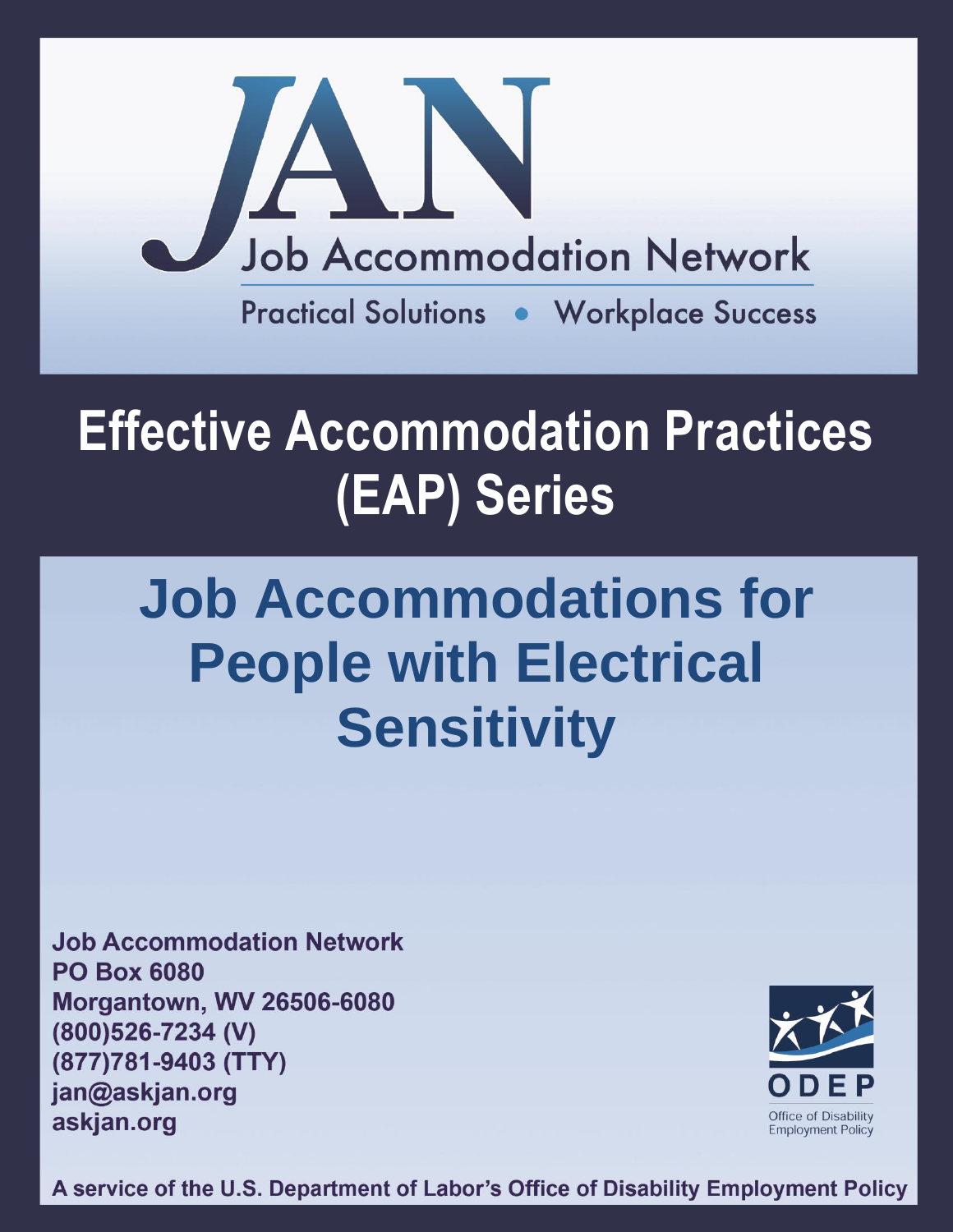## **JAN'S EAP SERIES**

### **JOB ACCOMMODATIONS FOR PEOPLE WITH ELECTRICAL SENSITIVITY**

Electromagnetic sensitivity, also known as electromagnetic hypersensitivity, electrical sensitivity, electro-magnetic sensitivity, and idiopathic environmental illness (IEI), has been difficult for the environmental health and medical communities to define. Individuals with electromagnetic sensitivity may experience various non-specific symptoms including but not limited to fatigue, weakness, neurological issues, immunological issues, gastrointestinal issues, increased irritability, lack of ability to think clearly and quickly, sleep disturbance, overall malaise, and anxiety.

Individuals with electromagnetic sensitivity typically report managing symptoms by avoiding exposure to electromagnetic fields (EMFs) that trigger their symptoms. They often make modifications to their homes and daily routines to minimize exposure through avoidance of EMFs and reduce their overall long term exposure to EMFs. When it is not possible to avoid it, then limiting duration and strength of exposure and use of shielding may also be useful. Based on data from JAN calls, common workplace issues involve exposure to Wi-Fi, cell phones, and computer equipment such as CPUs and monitors.

According to a review of literature by Martin Röösli 2007<sup>1</sup>, a causal relationship between short term exposure to EMFs and elicitation of symptoms has been challenging to substantiate under laboratory conditions. However, population based studies involving longer term exposure have shown correlation between long term exposure and symptoms such as headache, cold hands or feet, and concentration difficulties. Research on this topic is ongoing.

The National Institute for Occupational Safety and Health (NIOSH) and the Centers for Disease Control and Prevention (CDC) have published guidelines for "safe" levels of human exposure in a publication called, [Manual for Measuring Occupational Electric](http://www.cdc.gov/niosh/docs/98-154/pdfs/98-154.pdf)  [and Magnetic Field Exposures.](http://www.cdc.gov/niosh/docs/98-154/pdfs/98-154.pdf) However, the nature of electromagnetic sensitivity is such that even levels that are deemed safe for the general public can cause trigger symptoms for individuals who are hypersensitive. Individuals affected by electromagnetic sensitivity experience symptoms at far lower levels and therefore may need accommodations in the workplace beyond the safe levels of exposure indicated in the manual.

 $\overline{a}$ 

<sup>&</sup>lt;sup>1</sup> Science Direct Environmental Research 107 (2008) 277–287 Radiofrequency electromagnetic field exposure and non-specific symptoms of ill health: A systematic review Martin Röösli Institute of Social and Preventive Medicine, Department of Social and Preventive Medicine, University of Bern, Finkenhubelweg 11, CH-3012 Bern, Switzerland Received 21 September 2007; received in revised form 4 February 2008; accepted 6 February 2008 Available online 21 March 2008 Retrieved 2/12/2015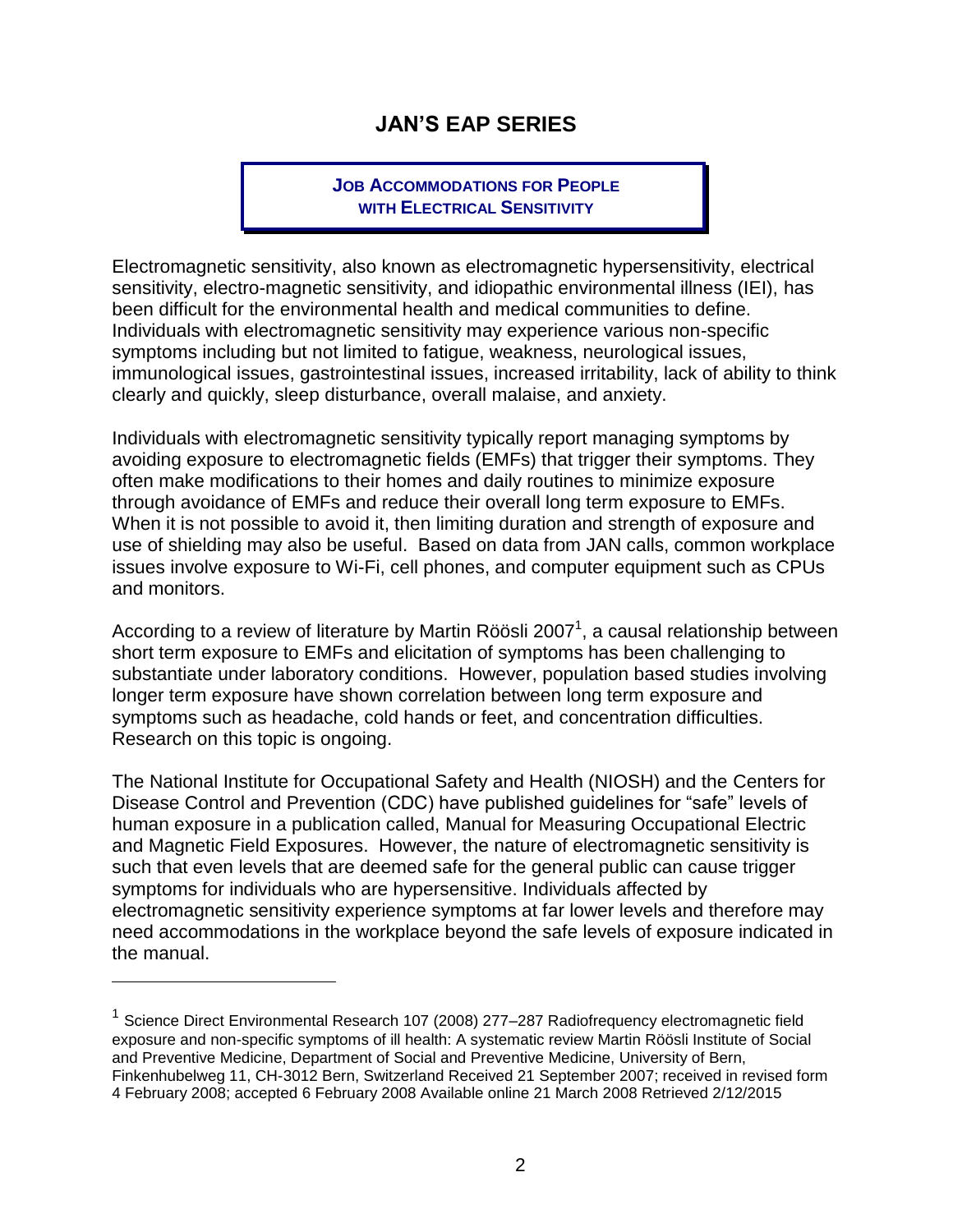Organizations such as the World Health Organization (WHO) and the United States Access Board, which offers technical assistance on the ADA Accessibility Guidelines, have issued statements and regulatory guidelines related to electrical sensitivity. The World Health Organization (WHO) held an international workshop on the issue in Prague, Czech Republic, in 2004. WHO recognizes that a significant number of people report symptoms after exposure to electromagnetic radiation that range from neurological and immunological to gastrointestinal issues (WHO, 2005). The Access Board addressed electromagnetic sensitivities as part of the [IEQ Indoor Environmental](http://www.access-board.gov/research/completed-research/indoor-environmental-quality)  [Quality Project.](http://www.access-board.gov/research/completed-research/indoor-environmental-quality)

The following is a quick overview of some of the job accommodations that might be useful for people with electrical sensitivity. For a more in depth discussion, access JAN's publications at http://AskJAN.org/media/atoz.htm. To discuss an accommodation situation with a consultant, contact JAN directly.

### **General Accommodation Considerations**

- Allow communication via typewriter or handwritten notes rather than via computer or cover the computer with Plexiglas or other shielding material.
- Provide headset/handset extenders or alternate headsets to lengthen the distance between devices that trigger symptoms and the employee's body.
- Change the employee's shift to allow for less exposure to others' devices.
- Relocate workplace away from areas where symptoms are triggered. This may include limiting certain types of devices in the vicinity of the employee's workstation.
- Allow telework (Note: regarding work at home, unless the employee wants to work at home, other options should be explored first to keep the employee in the workplace).
- Allow the employee to meet with others in areas where triggers are minimized or allow remote access to meetings or activities that must take place in areas that trigger symptoms.
- Provide wired telephones and network connections.
- Provide building-wide and/or workspace shielding of equipment and devices, for example add filters to fluorescent lights and tape electrical cords.
- Individuals with electrical sensitivity may also experience limitations from fragrance sensitivity and/or photosensitivity.

Updated 04/28/15